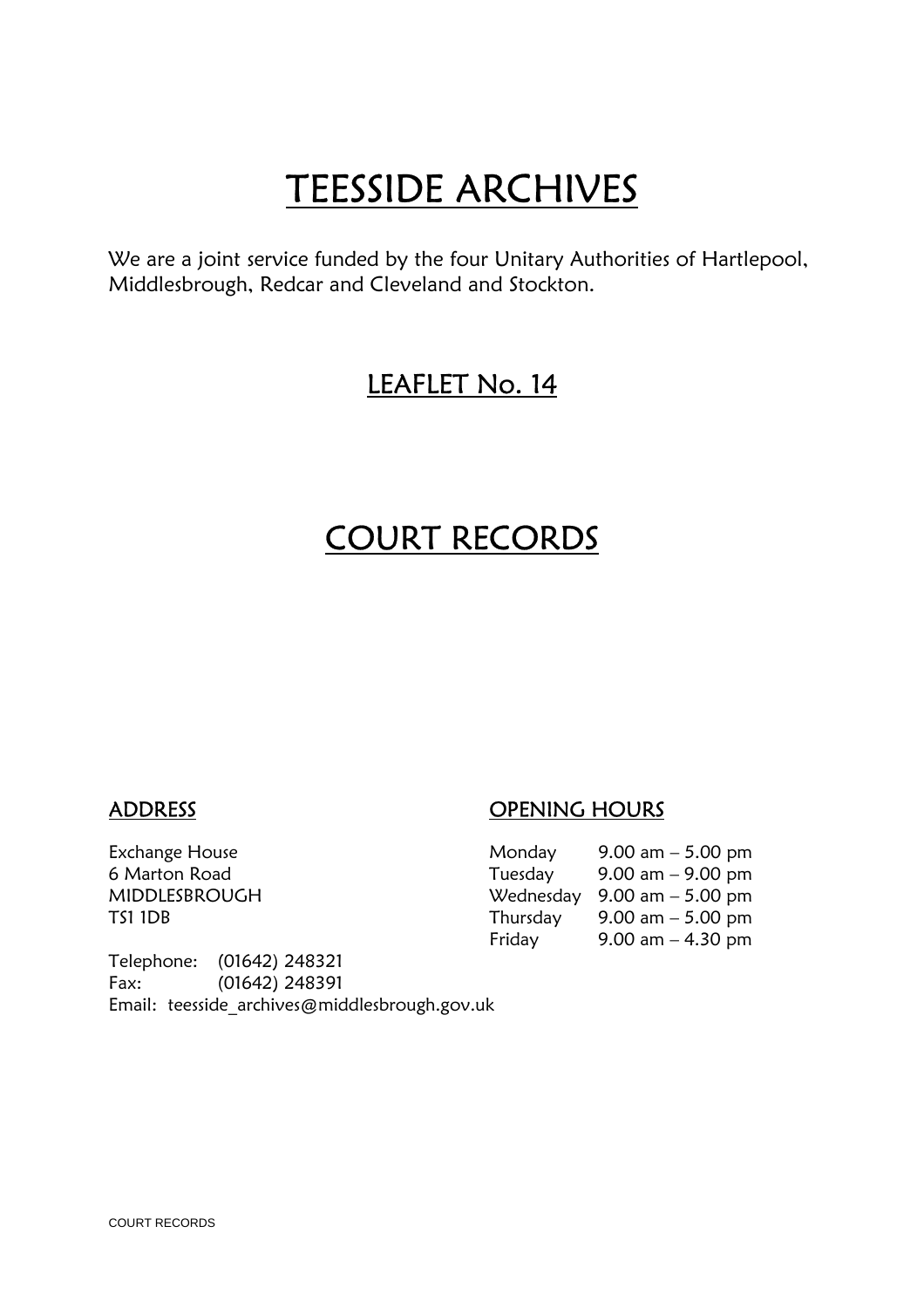## TEESSIDE ARCHIVES

COURT RECORDS

COURT RECORDS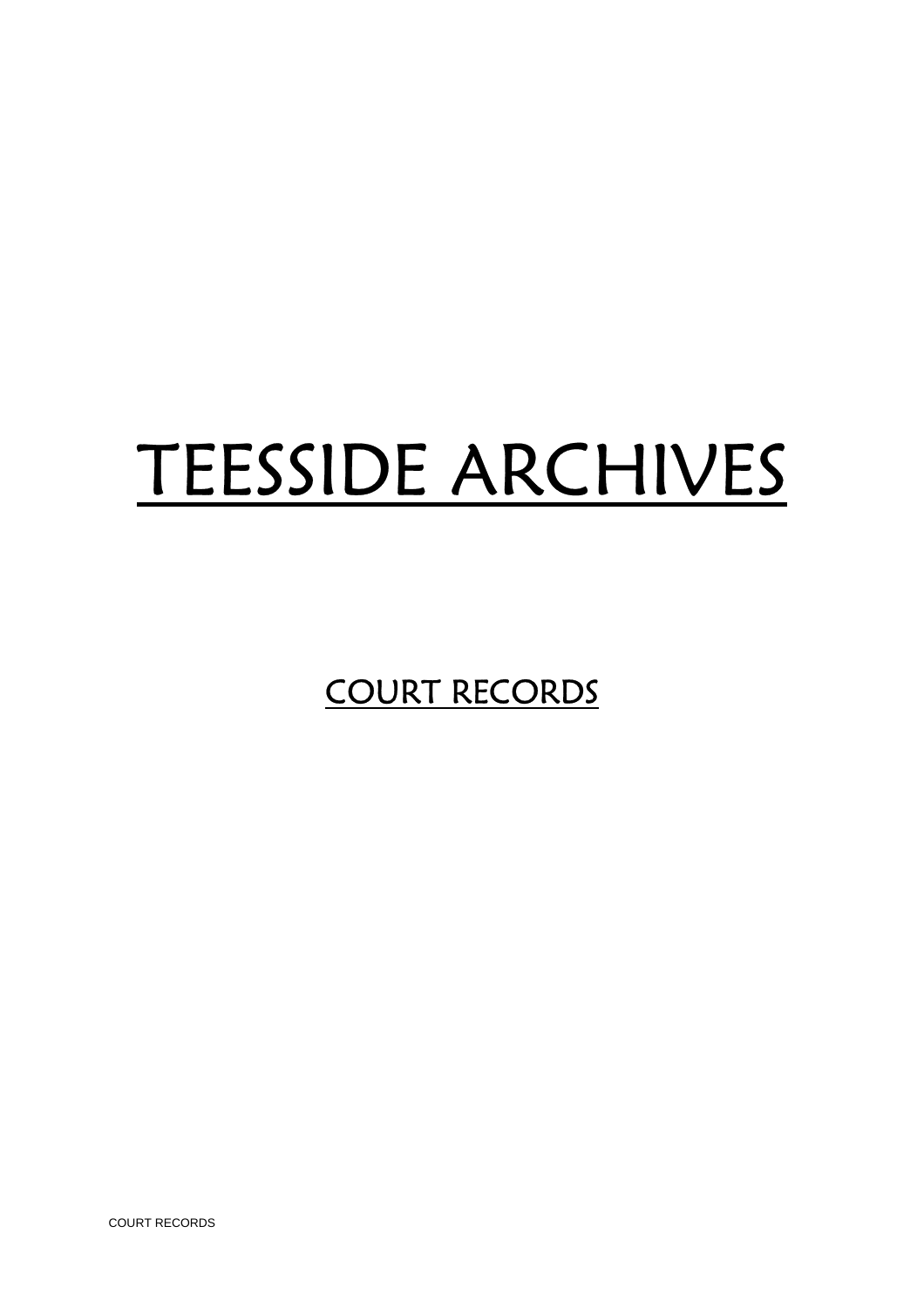Court records are not available for members of the public to consult until 30 years have elapsed.

Adoption records are not available for members of the public to consult until 75 years have elapsed.

| Hartlepool             | <b>Petty Sessions</b>   | $1910 - 1914$ (adult)<br>1928 - 1956 (adult)<br>1934 - 1957 (juvenile)                                |
|------------------------|-------------------------|-------------------------------------------------------------------------------------------------------|
| West Hartlepool        | <b>Petty Sessions</b>   | $1915 - 1967$ (adult)<br>1934 - 1967 (juvenile)                                                       |
| Hartlepool/West H'pool | <b>Petty Sessions</b>   | 1929 – 1991 (adoptions)                                                                               |
| West Hartlepool        | <b>County Court</b>     | $1857 - 1952$                                                                                         |
| Langbaurgh East/West   | <b>Petty Sessions</b>   | $1924 - 1979$ (adult)<br>1933 - 1979 (juvenile)<br>1961 - 1979 (domestic)                             |
| Langbaurgh East        | <b>Petty Sessions</b>   | 1928 – 1976 (adoptions)                                                                               |
| Langbaurgh West        | <b>Petty Sessions</b>   | 1960 – 1977 (adoptions)                                                                               |
| Langbaurgh North       | <b>Petty Sessions</b>   | $1912 - 1967$ (adult)<br>1933 - 1963 (juvenile)<br>1928 - 1938 (adoptions)<br>1945 - 1968 (adoptions) |
| Middlesbrough          | <b>Petty Sessions</b>   | $1922 - 1973$ (adult)<br>1933 - 1973 (juvenile)<br>1973 (domestic)<br>1927 – 1976 (adoptions)         |
| Middlesbrough          | <b>Quarter Sessions</b> | $1910 - 1968$                                                                                         |
| Middlesbrough          | <b>County Court</b>     | $1914 - 1955$                                                                                         |
| Redcar & Saltburn      |                         | $1921 - 1969$ (adult)<br>1933 - 1963 (juvenile)<br>1945 - 1971 (adoptions)                            |